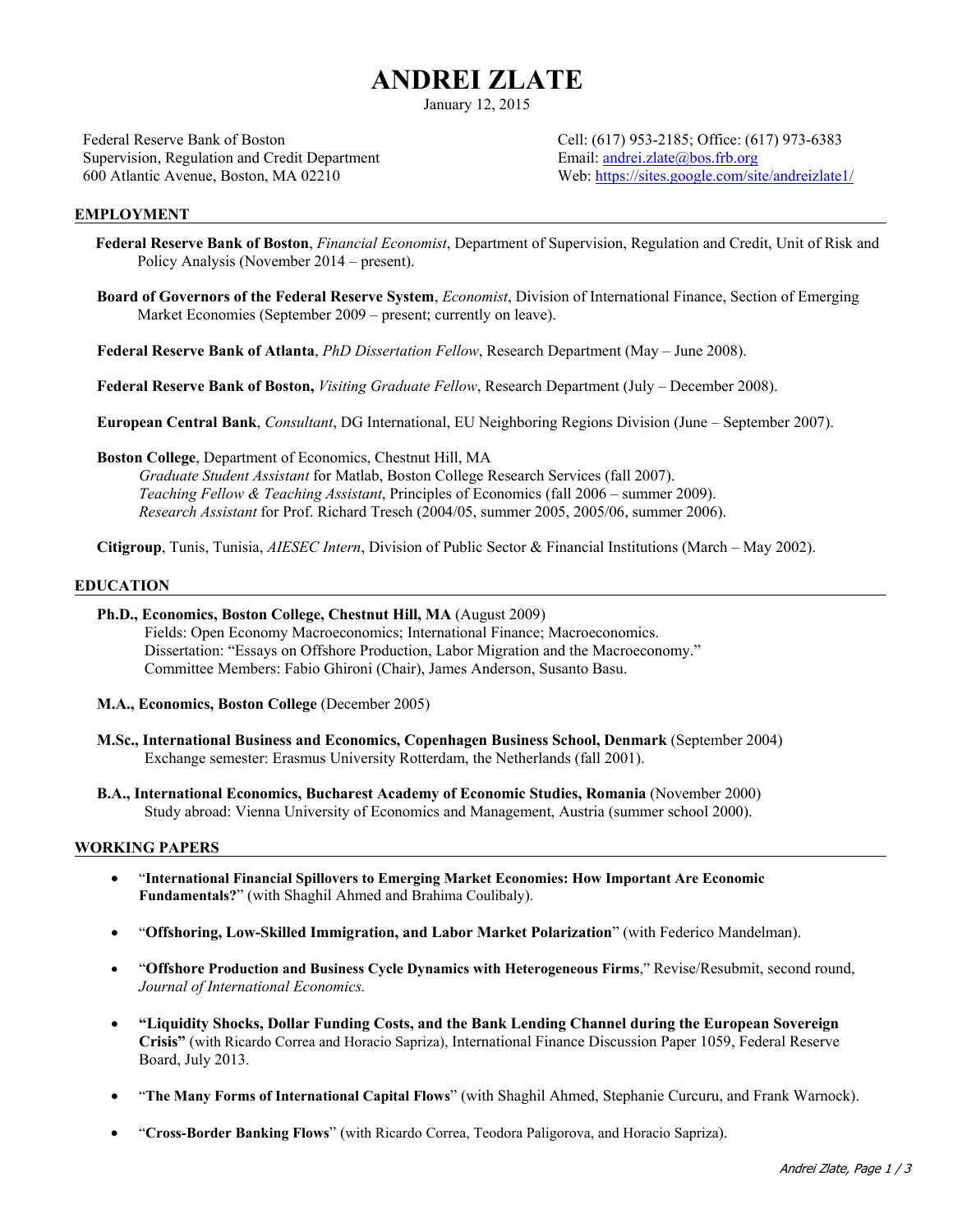- "**Capital Flows to Emerging Market Economies: A Brave New World?**" (with Shaghil Ahmed), *Journal of International Money and Finance* 48, pp. 221-248, November 2014.
- "**Financial Frictions, Trade Credit, and the 2008-09 Global Financial Crisis**" (with Brahima Coulibaly and Horacio Sapriza), *International Review of Economics and Finance* 26, pp. 25-38, April 2013.
- "**Immigration, Remittances, and Business Cycles**" (with Federico Mandelman), *Journal of Monetary Economics*  59(2), pp. 196-213, March 2012.

# **OTHER WORKS**

- "**Real Convergence in Central, Eastern and South-Eastern Europe: A Production Function Approach**" (with M. Morgese Borys and E.K. Polgar), chapter in volume "Real Convergence in Central, Eastern and South-Eastern Europe," Reiner Martin and Adalbert Winkler (co-editors), *Palgrave-Macmillan Press*, February 2009.
- "**Real Convergence and the Determinants of Growth in the EU Candidate and Potential Candidate Countries: A Panel Data Approach**" (with M. Morgese Borys and E.K. Polgar), European Central Bank Occasional Paper No. 86 (refereed series), June 2008.
- "**Explorations into the Production of State Government Services: Education, Welfare, Hospitals**" (with Richard W. Tresch), Working Paper No. 679, Economics Department, Boston College, November 2007.
- "**Antidumping Prospects for Discipline from the Doha Negotiations**" (with J. Michael Finger), *Journal of World Investment and Trade* 6(4), pp. 531-552, August 2005.

## **SEMINAR AND CONFERENCE PRESENTATIONS**

- "**International Financial Spillovers to Emerging Market Economies: How Important Are Economic Fundamentals?**": AEA 2015, Boston (01/05/2015); Federal Reserve Board, Conference on Spillovers from Accommodative Monetary Policies since the GFC (05/19/2014).
- "**Offshoring, Low-skilled Immigration and Labor Market Polarization**": Econometric Society Winter Meetings 2015, Boston (01/03/2015); European Economic Association 2014 Meetings, Toulouse (08/26/2014); Federal Reserve Board (08/2013); National University of Singapore, Department of Economics (08/06/2013); Econometric Society Asian Meeting, Singapore (08/03/2013); Society for Economic Dynamics 2013, Yonsei University, Seoul (06/27/2013); Midwest Macroeconomics Meetings, Urbana-Champaign (05/18/2013).
- "**Liquidity Shocks, Dollar Funding Costs, and the Bank Lending Channel during the European Sovereign Crisis**": Federal Reserve Bank of Boston (04/29/2014); European Central Bank, Second Conference of the Macroprudential Research Network (10/31/2012); Federal Reserve Board, Euro Area Crisis Workshop (09/17/2012).
- "**Capital Flows to Emerging Market Economies: A Brave New World?**": Boston Fed (05/40/2014); Boston University, Department of Economics (11/11/2013); Inter-American Development Bank (09/19/2013).
- "**Financial Frictions, Trade Credit, and the 2008-09 Global Financial Crisis**": Econometric Society North American Meeting, Washington University in St. Louis (06/10/2011); European Trade Study Group 2010, University of Lausanne (09/11/2010); Federal Reserve Board, Workshop on the Global Financial Crisis (07/29/2010).
- "**Immigration, Remittances and Business Cycles**": AEA 2012, Chicago (01/08/2012); Bank of Spain (03/16/2011); LACEA 2010, Medellin (11/12/2010); Econometric Society World Congress 2010, Shanghai (08/20/2010); Federal Reserve Board, Division of International Finance (04/16/2010); University of Delaware, Department of Economics (03/23/2010); NEUDC 2009 (11/08/2009); NBER Summer Institute/ IFM 2009 (07/06/2009).
- "**Offshore Production and Business Cycle Dynamics with Heterogeneous Firms**": AEA 2013, San Diego (01/2013); Midwest Macroeconomics Meetings, University of Notre Dame (05/2012); Asian Meeting of the Econometric Society, Korea University, Seoul (08/13/2011); Winter Meetings of the Econometric Society 2010, Atlanta (01/04/2010); SCIEA 2009, San Antonio (10/01/2009); IEFS/ASSA 2009 meeting, San Francisco (01/03/2009); Dynare Conference 2008, Boston (09/05/2008); Federal Reserve Bank of Boston (07/29/2008); Federal Reserve Bank of Atlanta (05/13/2008); Green Line Macro Meeting, Boston University (05/02/2008).